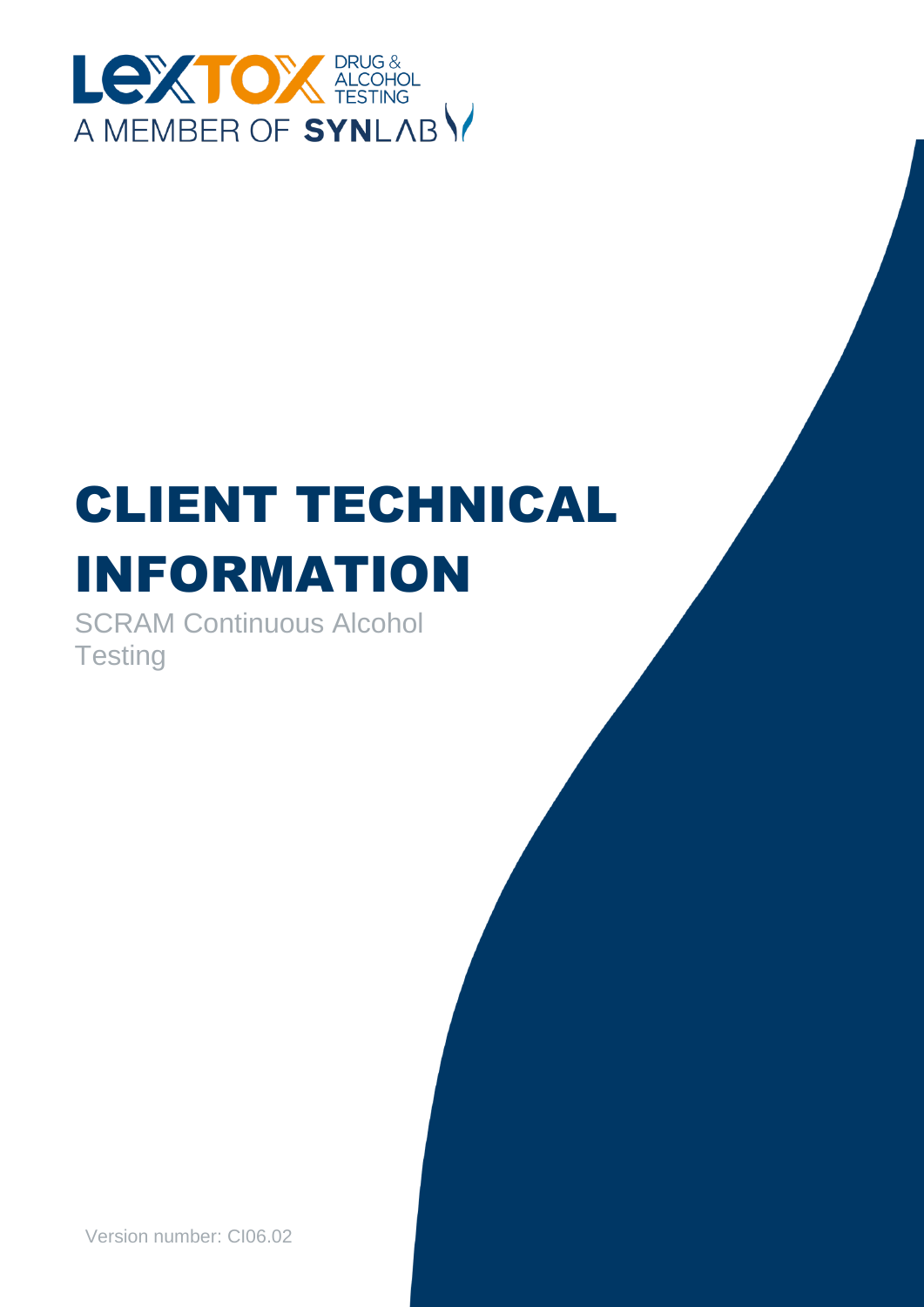

## **CONTENTS**

| 2.1<br>2.2        |  |
|-------------------|--|
|                   |  |
| 3.1<br>3.2<br>3.3 |  |
| 3.4<br>3.5        |  |
|                   |  |
|                   |  |
| 5.1<br>5.2<br>5.3 |  |
| 5.4<br>5.5<br>5.6 |  |
|                   |  |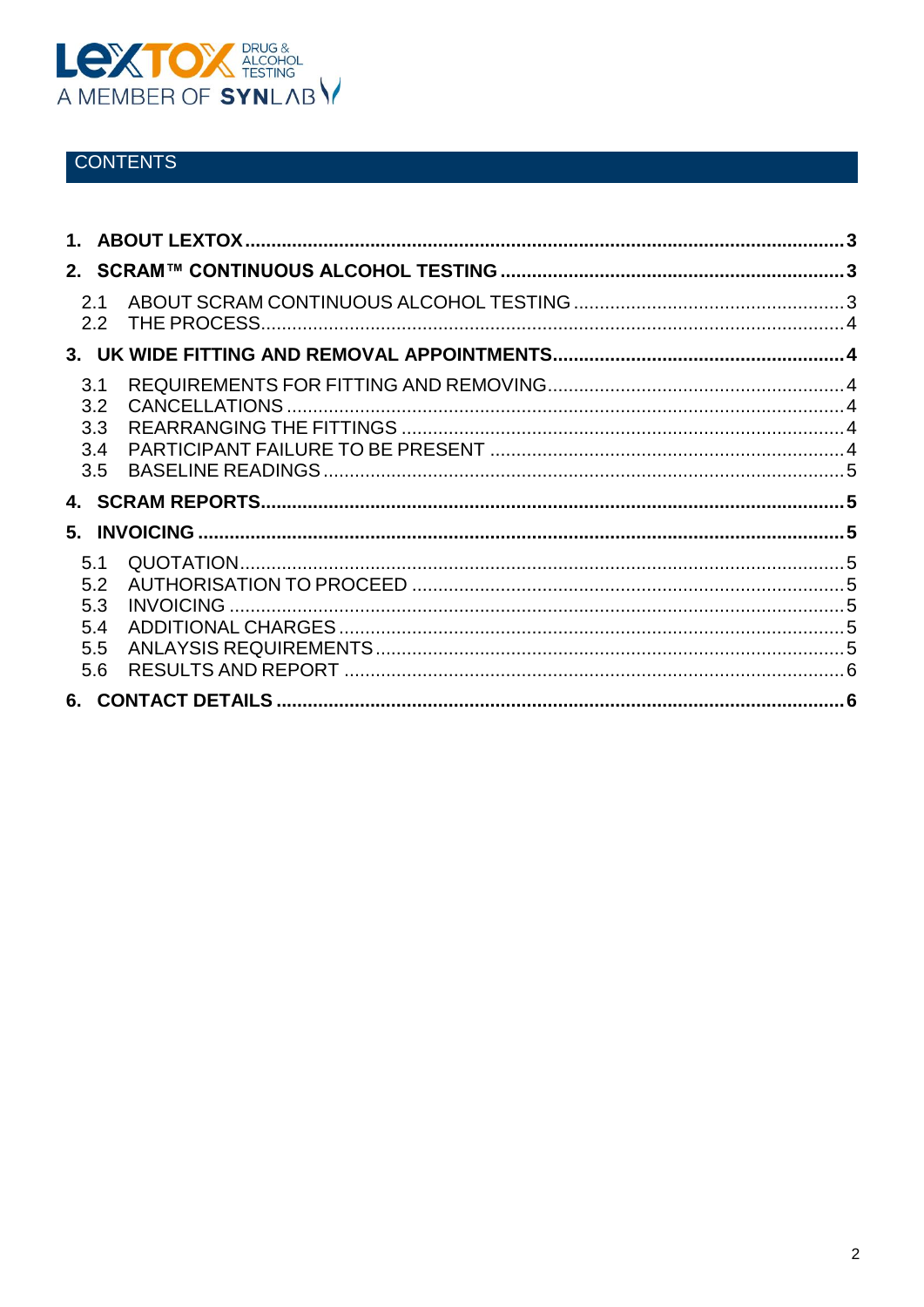

## <span id="page-2-0"></span>1. ABOUT LEXTOX

Thank you for instructing or considering Lextox for your SCRAM Continuous Alcohol Testing needs.

Established in 2011 by experts from within the UK hair testing industry, at Lextox our mission then remains the same now – to provide the most responsive, client oriented service and reliable results.

Fully focussed on family law, we provide the complete range of testing services for child care proceedings including **hair drug and alcohol**, **blood alcohol**, **SCRAM continuous alcohol** and **DNA** testing.

ISO 17025 UKAS Accredited Testing Laboratory (No. 7516), we follow strict quality assurance procedures to deliver legally defensible Analysis Results and Expert Reports which are accepted in every UK family court.

Today we are trusted by more than 14,000 family law solicitors and local authorities to deliver a responsive service and reliable results.

Lextox is a member of the SYNLAB Group, the leading medical diagnostic services provider in Europe.

For more information on Lextox, [please visit our website.](https://lextox.co.uk/)

## <span id="page-2-1"></span>2. SCRAM™ CONTINUOUS ALCOHOL TESTING

Scientifically proven technology, SCRAM provides continuous Alcohol Testing profiling a day by day pattern of alcohol use – alcohol is automatically tested every 30 minutes of every day during the tested time period.

#### <span id="page-2-2"></span>2.1 ABOUT SCRAM CONTINUOUS ALCOHOL TESTING

SCRAM Continuous Alcohol Testing is an innovative method of testing a participants' alcohol consumption over a period of time. The SCRAM bracelet allows for 24/7 alcohol testing through scientifically proven technology and is the first of its kind.

The SCRAM bracelet tests for alcohol which is excreted transdermally (through the skin) every 30 minutes, 24 hours a day, 7 days a week and is a non-invasive method for the detection of alcohol consumption.

The use of a SCRAM alcohol testing bracelet is to provide information of alcohol consumption subsequent to the bracelet being fitted. The bracelet provides information regarding alcohol consumption every 30 minutes and could therefore be used to ascertain a detailed pattern of alcohol consumption over a period of time, typically for 30, 60 or 90 days, after fitting the bracelet. It is useful to show periods of sobriety or if an individual is consuming alcohol during periods of contact. Whilst complete abstinence is unable to be confirmed, very low alcohol consumption for example 1-2 units can be determined. The SCRAM bracelet is able to distinguish the difference between consumed alcohol and external environmental sources such as the use of products containing alcohol.

It also contains tamper-proof technology that can detect attempts of tampering or obstruction.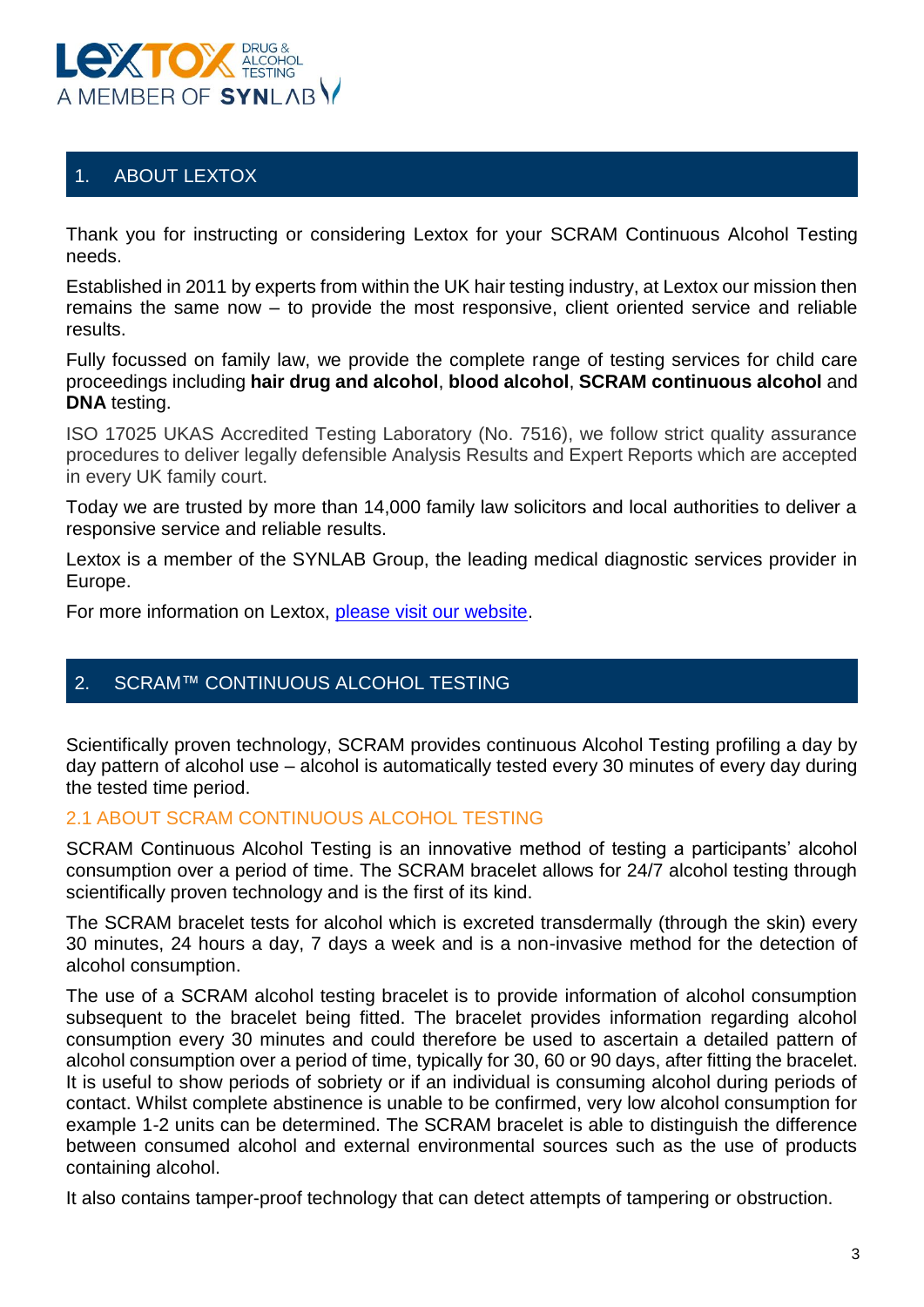

All results are provided to Lextox Drug and Alcohol Testing by Alcohol Monitoring Systems (AMS).

## <span id="page-3-0"></span>2.2 THE PROCESS

i. A trained Lextox SCRAM Technician will fit the bracelet to the participants' ankle, along with installing the Base Station in their home.

ii. The bracelet will test the participants' alcohol consumption every 30 minutes through assessing the amount of alcohol that is excreted transdermally (through the skin).

iii. In order for this data to be securely passed on to Lextox, the participant will need to be in range of the Base Station at least twice a day.

iv. Lextox experts will then generate monthly reports as standard which will detail the participant's alcohol use, providing a detailed account of the participant's alcohol consumption.

v. At the end of the process a trained Lextox SCRAM Technician will remove the SCRAM bracelet and Base Station from the participant.

## <span id="page-3-1"></span>3. UK WIDE FITTING AND REMOVAL APPOINTMENTS

#### <span id="page-3-2"></span>3.1 REQUIREMENTS FOR FITTING AND REMOVING

The fitting and removal of the SCRAM bracelet can only be undertaken by a trained Lextox SCRAM Technician. We can provide a fitting and removal appointment immediately, please contact your dedicated Client Support Team on 029 20484141 or experts@lextox.co.uk.

Our trained Lextox SCRAM Technician will bring all the necessary equipment with them to the fitting appointment.

In addition, please note that Lextox cannot proceed with the fitting appointment until we are in receipt of the signed Health and Safety declaration given to the Instructing Party at quote stage.

#### <span id="page-3-3"></span>3.2 CANCELLATIONS

Please provide us with 24 hours' notice to cancel the bracelet fitting appointment. Any fitting cancelled within 24 hours of the fitting appointment will incur the full cost of the bracelet fitting.

#### <span id="page-3-4"></span>3.3 REARRANGING THE FITTINGS

Please inform us at your earliest convenience if the bracelet fitting appointment needs to be rearranged. A bracelet fitting that is re-arranged the same day as the allocated fitting time may be charged at the full quoted cost.

#### <span id="page-3-5"></span>3.4 PARTICIPANT FAILURE TO BE PRESENT

If the participant fails to attend the allocated bracelet fitting appointment the full quoted cost of the bracelet fitting will be charged.

In the event that the participant is not present for the allocated bracelet fitting appointment, our Lextox SCRAM Technician reserves the right to wait for 15 minutes from the start time of the appointment before leaving. This is to ensure that our Lextox SCRAM Technician have sufficient time to meet their next scheduled appointment.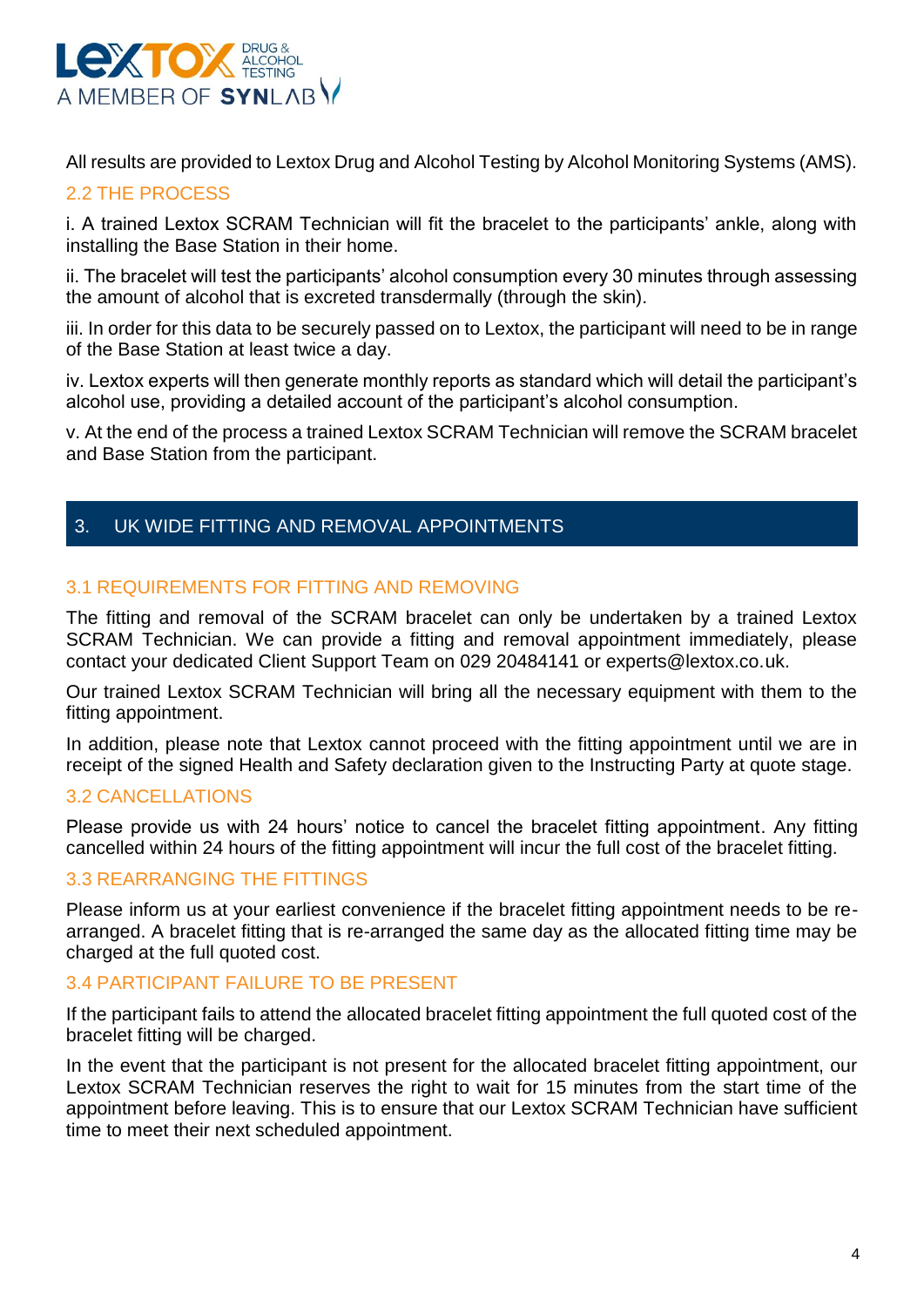

#### <span id="page-4-0"></span>3.5 BASELINE READINGS

Please note that if alcohol is detected in the participant's system when the SCRAM bracelet is fitted, it can cause a delay in building an initial baseline reading for the client. This is due to the fact that it will wait for alcohol to be out of their system before we receive a true baseline reading. This would mean that until we have a 'sober' reading i.e. when the participant has no alcohol in their system, we will not be able to confirm an alcohol drinking event.

## <span id="page-4-1"></span>4. SCRAM REPORTS

Our SCRAM Report clearly details the testing, the results and an interpretation of those results showing a day by day profile of alcohol consumption, which is useful in identifying specific periods of alcohol use, for example during a period of contact. The Reports also detail any instances of tampering obstruction and distinguish between consumed alcohol and external environmental alcohol sources. Our Reports are suitable for use as evidence in court and are prepared in accordance with the LAA codified rate.

#### <span id="page-4-2"></span>5. INVOICING

## <span id="page-4-3"></span>5.1 QUOTATION

The quotation reflects the cost of the services being split between each party based on the % share that has been agreed to be paid by each party. Your quote details the % share that you are taking responsibility for.

#### <span id="page-4-4"></span>5.2 AUTHORISATION TO PROCEED

Before we can proceed with the testing each party is required to accept their quotation detailing their share of the cost of the analysis.

The Reports also detail any instances of tampering obstruction and distinguish between consumed alcohol and external environmental alcohol sources. Our Reports are suitable for use as evidence in court and are prepared in accordance with the LAA codified rate.

#### <span id="page-4-5"></span>5.3 INVOICING

Once the analysis has been completed each party will be invoiced for their respective share. On occasion we may request payment in advance from one or more parties such as private individuals before the Continuous Alcohol Testing can proceed.

#### <span id="page-4-6"></span>5.4 ADDITIONAL CHARGES

Any additional charges such as (and not limited to) fitting fees in respect of late cancellation of fitting appointments or failure to attend the bracelet fitting appointment by the participant will be split between each party in the % share they are responsible for.

#### <span id="page-4-7"></span>5.5 ANLAYSIS REQUIREMENTS

We take direction from the instructing party in relation to the analysis requirements. Amendments to the requested analysis must also come from the instructing party in writing. If the analysis requirements change, and thus the cost for the analysis changes, each party will receive a revised quotation detailing the amended cost.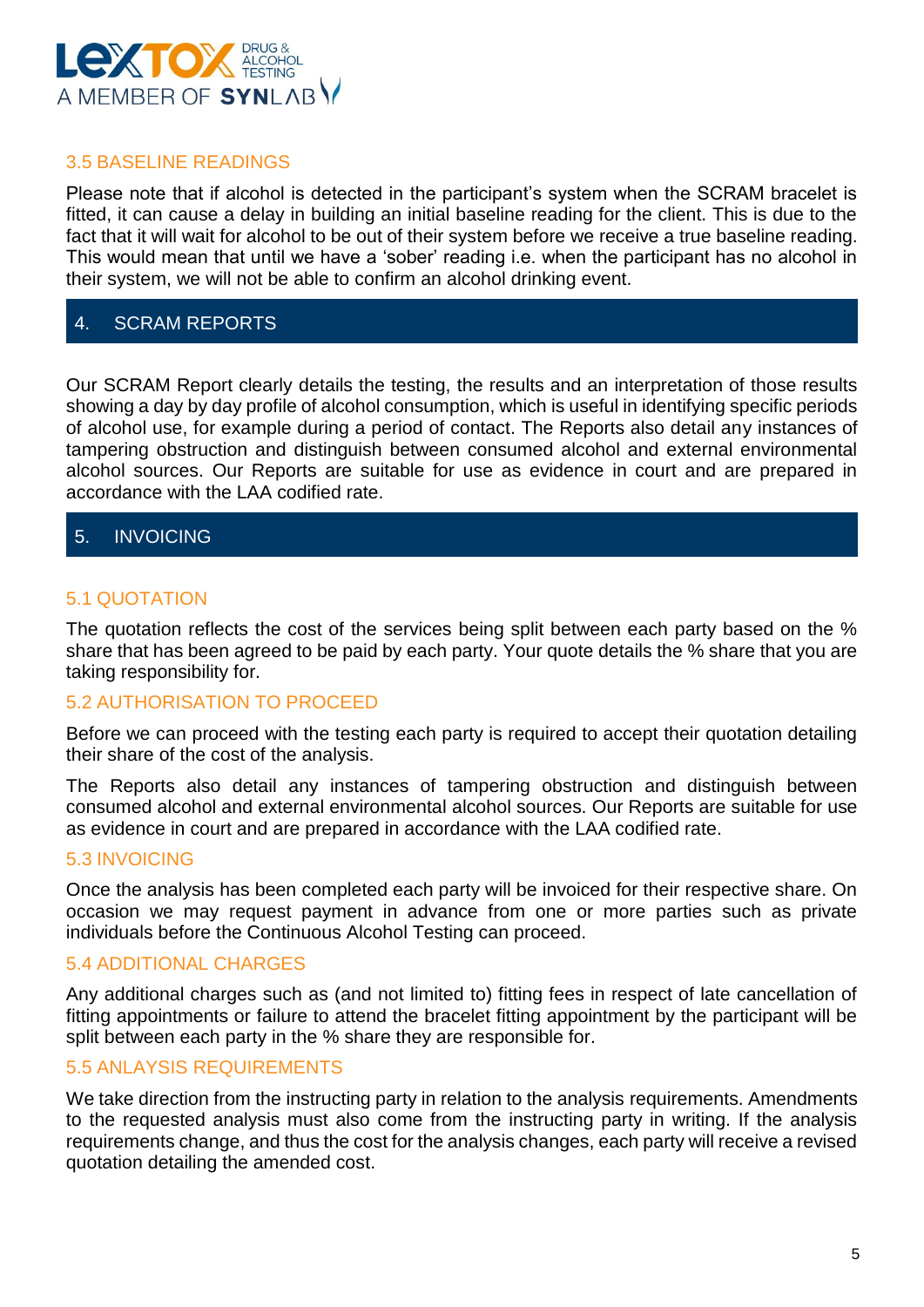

#### <span id="page-5-0"></span>5.6 RESULTS AND REPORT

The results and the progress of the analysis will only be discussed with the party that has been designated to receive the results and has been detailed in the results address section of the Quotation Request form.

## <span id="page-5-1"></span>6. CONTACT DETAILS

Call us on 029 2048 4141

Email us at experts@lextox.co.uk

Information on the other services we offer, including hair drug and alcohol, blood alcohol and DNA testing, can be found on our website [www.lextox.co.uk.](http://www.lextox.co.uk/)